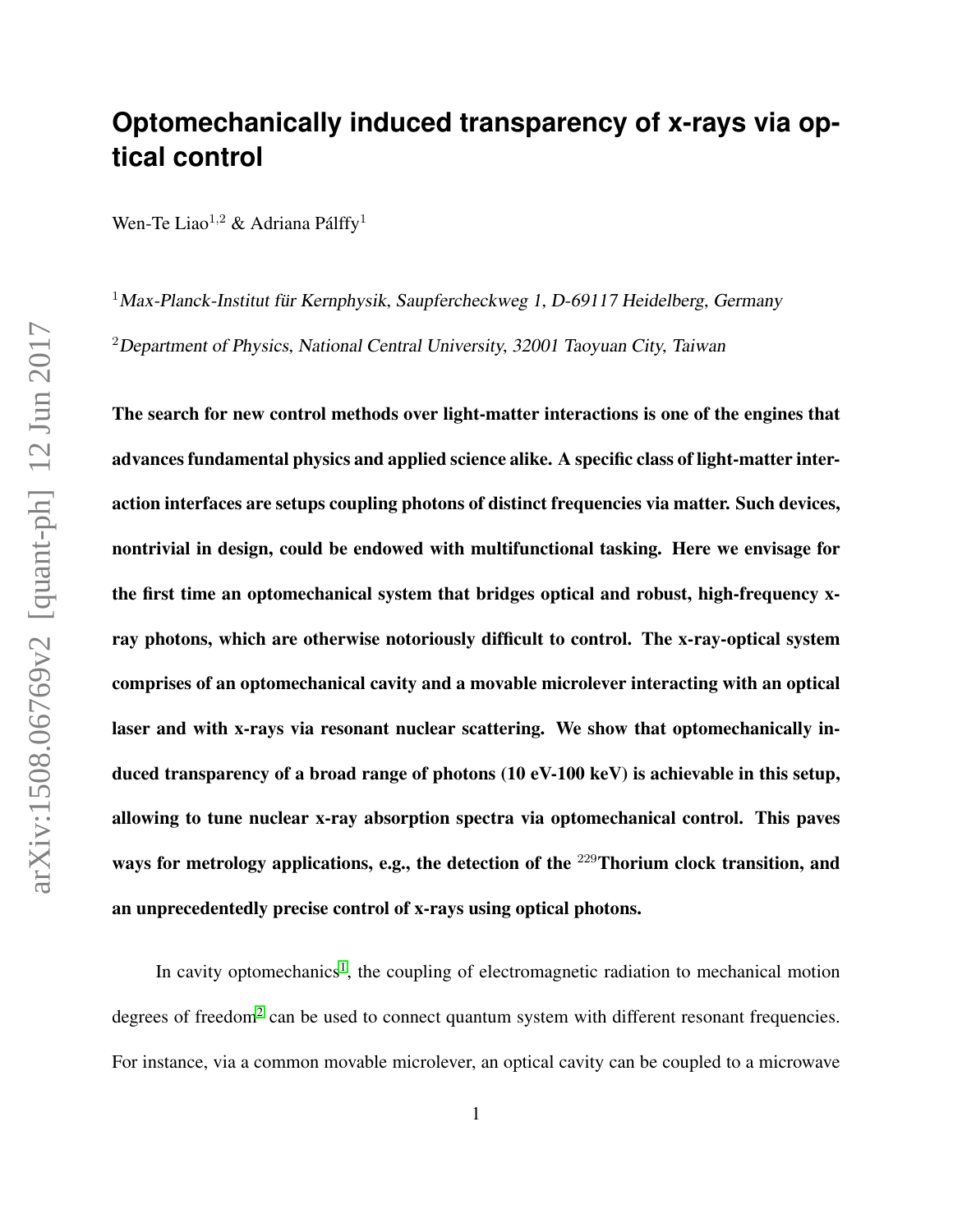resonator to bridge the two frequency regimes $3-6$  $3-6$ . Going towards shorter photon wavelengths is highly desirable and timely: in addition to improved detection, x-rays are better focusable and carry much larger momenta, potentially facilitating the entanglement of light and matter at a singlephoton level. Unfortunately, a direct application of the so-far employed interface concept for a device that mediates an optical and an x-ray photon is bound to fail. First, the required highperformance cavities are not available for x-rays. Second, exactly the potentially advantageous high momentum carried by an x-ray photon renders necessary a different paradigm. We note here that x-rays are resonant to transitions in atomic nuclei which can be regarded as x-ray cavities with good quality. The rapidly developing field of x-ray quantum optics<sup>7-[12](#page-9-0)</sup> has recently reported so far key achievements and promising predictions for the mutual control of x-rays and nuclei<sup>[13](#page-9-1)-22</sup>.

Here we present an innovative solution for coupling x-ray quanta to an optomechanical, solid-state device which can serve as a node bridging optical and x-ray photons in a quantum network. We demonstrate theoretically that using resonant interactions of x-rays with nuclear transitions, in conjunction with an optomechanical setup interacting with optical photons, an opticalx-ray interface can be achieved. Such a device would allow to tune x-ray absorption spectra and eventually to shape x-ray wavepackets or spectra for single photons<sup>[19,](#page-10-1) [23–](#page-10-2)[28](#page-11-0)</sup> by optomechanical control. The role of the x-ray cavity is here adopted by a nuclear transition with long coherence time that eventually stores the high-frequency photon. Our calculations show that optomechanically induced transparency of x-rays can be achieved in the optical-x-ray interface paving the way for both metrology<sup>[29](#page-11-1)</sup> and an unprecedently precise control of x-rays using optical photons. In particular, a metrology-relevant application for the nuclear clock transition of <sup>229</sup>Th, which lies in the vacuum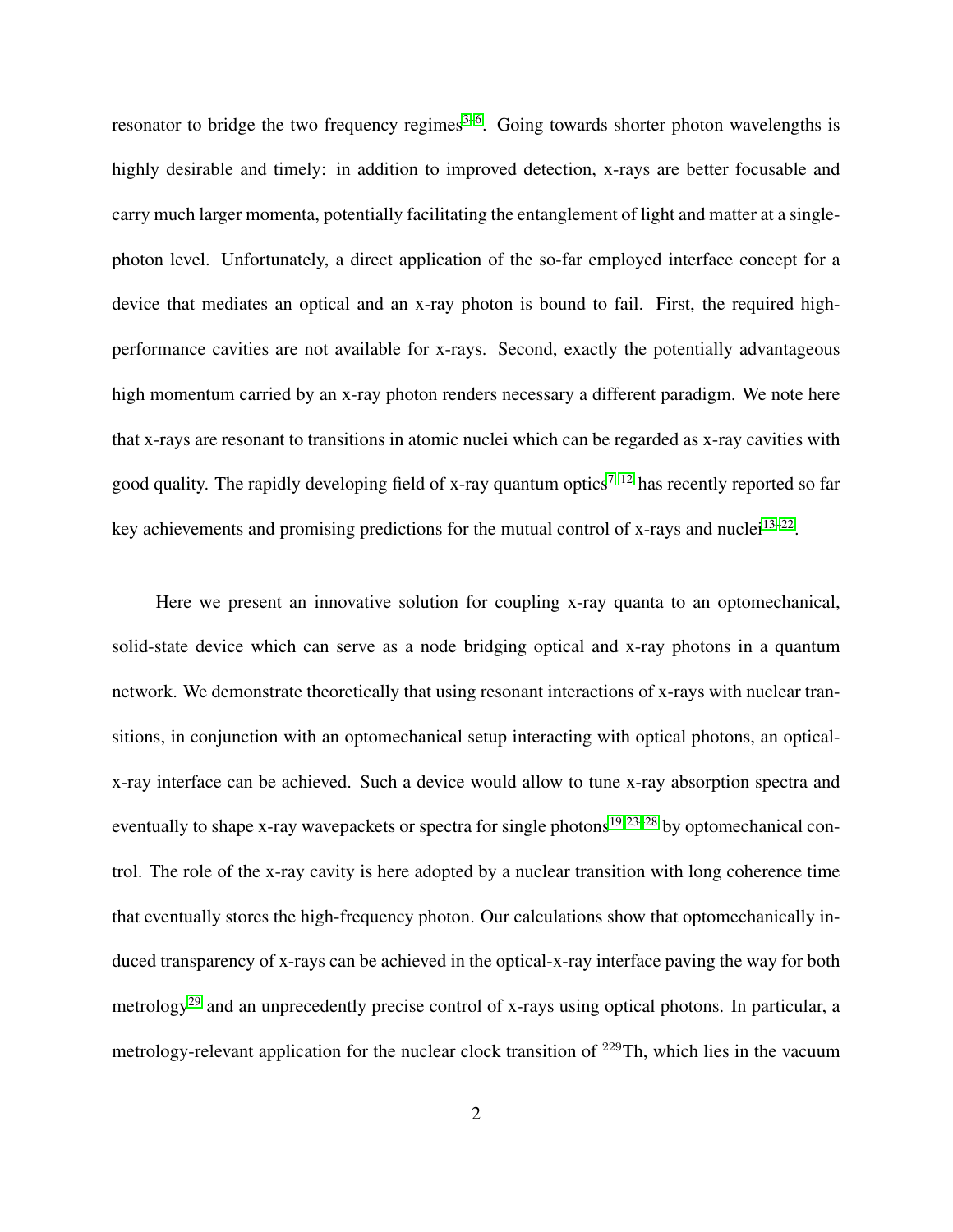ultraviolet (VUV) region, is presented.

The optomechanical-nuclear system under investigation is illustrated in Fig. [1a](#page-17-0). An optomechanical cavity of length L driven by an optical laser has an embedded layer in the tip of the microlever containing Mössbauer nuclei that interact with certain sharply defined x-ray frequencies. The nuclei in the layer have a stable or very long-lived ground state, and a first excited state that can be reached by a resonant x-ray Mössbauer, i.e., recoilless, transition. Typically, this type of nuclear excitation or decay occurs without individual recoil, leading to a coherent scattering in the forward direction<sup>[30](#page-11-2)</sup>. Another type of excitation including the nuclear transition together with the motion of the microlever, i.e., phonons, can also be driven by red or blue-detuned x-rays. The nuclear two-level system can be therefore coupled to the mechanical motion of the microlever of mass M. The term "phonon" is used here to describe the vibration of the center of mass of the cantilever, visible in the tip displacement y. According to the specifications<sup>[1](#page-8-0)</sup> of various mechanical microlever designs, the phonons in this setup are expected to be in the MHz regime. We choose to label the space coordinate with y since the notation x will be used in the following for the x-ray field. An effective model of nuclear harmonic oscillator interacting with x-rays can be constructed to describe the hybridization<sup>[31,](#page-11-3) [32](#page-11-4)</sup> of the x-ray-nuclei-optomechanical systems. To this end the well-known optomechanical Hamiltonian<sup>[1,](#page-8-0) [33–](#page-11-5)[37](#page-11-6)</sup> is extended to include also the x-ray interaction with the nuclear layer embedded in the tip of the microlever. Since the nuclear transition widths are very narrow ( $10^{-9} - 10^{-15}$  eV), we assume that the nuclei interact with a single mode of the x-ray field.

The full Hamiltonian of the system sketched in Fig. [1a](#page-17-0) is a combination of the optome-chanical Hamiltonian<sup>[1,](#page-8-0) [33,](#page-11-5) [36](#page-11-7)</sup> and nuclear interaction with x-ray photons, which can be written in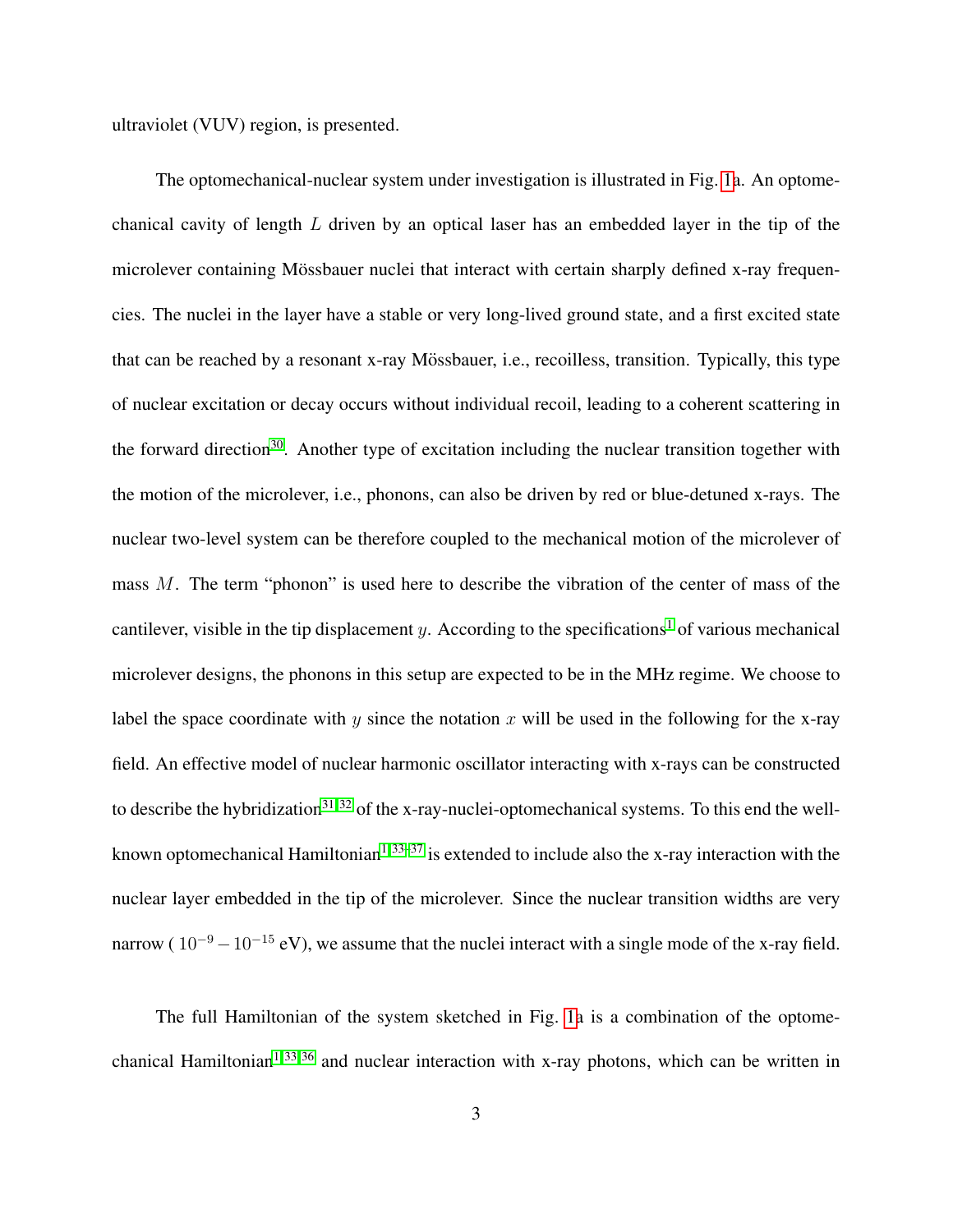the interaction picture and linearized version as (see Methods and Supplementary Information for detailed derivation) as

<span id="page-3-0"></span>
$$
\hat{H} = \hbar\omega_m \hat{b}^\dagger \hat{b} - \hbar\Delta_c \hat{a}^\dagger \hat{a} - \hbar G \left( \hat{a}^\dagger \hat{b} + \hat{a} \hat{b}^\dagger \right) \n+ \hbar\Delta|e\rangle\langle e| - \frac{\hbar\Omega}{2} \left[ |e\rangle\langle g|e^{ik_x Y_{\rm ZPF}(\hat{b}^\dagger + \hat{b})} + H.c. \right],
$$
\n(1)

Here,  $\omega_m$  is the optomechanically modified oscillation angular frequency of the microlever,  $\Delta_c$ is the effective optical laser detuning to the cavity frequency obtained after the linearization procedure, and G the coupling constant of the system. The operators  $\hat{a}^{\dagger}$  ( $\hat{a}$ ) and  $\hat{b}^{\dagger}$  ( $\hat{b}$ ) act as cavity photon and phonon creation (annihilation) operators, respectively. As further notations in Eq. [1,](#page-3-0)  $\Delta = \omega_x - \omega_n$  is the x-ray detuning with  $\omega_n$  the nuclear transition angular frequency and  $\omega_x$  (k<sub>x</sub>) is the x-ray angular frequency (wave vector), respectively.  $\Omega$  is the Rabi frequency describing the coupling between the nuclear transition currents<sup>[50](#page-13-0)</sup> and the x-ray field,  $Y_{\text{ZPF}}$  is the zero-point fluctuation,  $\hbar$  the reduced Planck constant, and e and q denote the nuclear excited and ground state, respectively. The linearization procedure leading to the Hamiltonian in Eq. [\(1\)](#page-3-0) was performed in the red-detuned regime, namely, cavity detuning  $\Delta_c = -\omega_m$ , which results in the so-called "beam-splitter" interaction<sup>[1](#page-8-0)</sup> with the optomechanical coupling strength  $G$ . We use the master equation involving the linearized interaction Hamiltonian to determine the dynamics of the interface system and the nuclear x-ray absorption spectra as detailed in Methods.

Figure [2](#page-19-0) demonstrates the x-ray/VUV absorption spectra for several nuclear targets, together with an illustration of the corresponding Lamb-Dicke parameter  $\eta = k_x Y_{\text{ZPF}}$ . We consider nuclear transitions from the ground state to the first excited state in <sup>229</sup>Th, <sup>73</sup>Ge and <sup>67</sup>Zn, with the relevant nuclear and optomechanical parameters presented in Table [1.](#page-18-0) The chosen optomechanics setup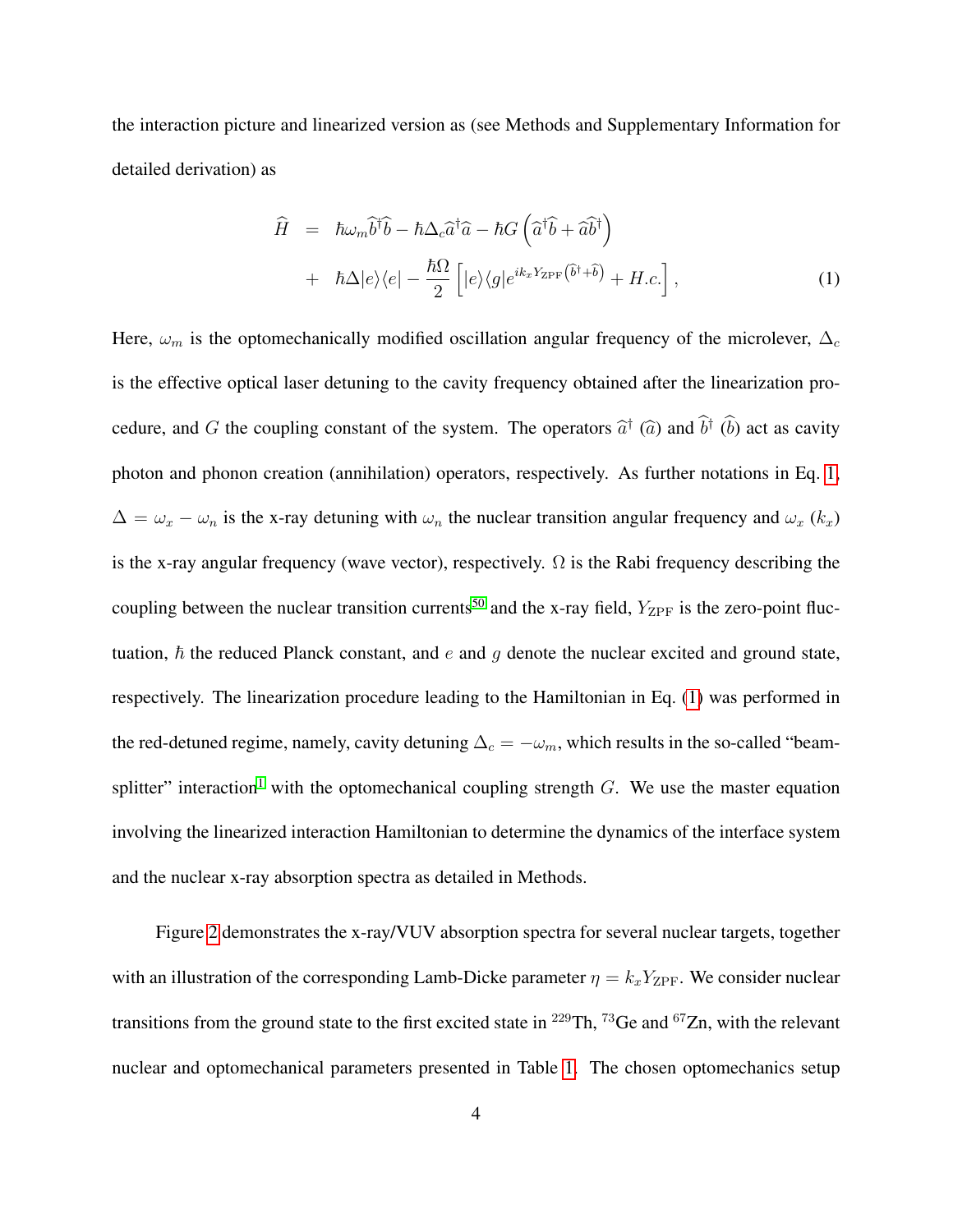parameters<sup>[38](#page-12-0)</sup> are  $M = 0.14 \mu$ g, the inherent phonon frequency  $\omega_0 = 2\pi \times 0.95$  MHz, the optomechanical damping rate  $\gamma_0 = 2\pi \times 0.14$  kHz, the optical cavity decay rate  $\kappa = 2\pi \times 0.2$  MHz, cavity frequency  $\omega_c \sim 10^{15}$  Hz and the optomechanical coupling constant  $G_0 = \frac{\omega_c}{L}$  $\frac{\omega_c}{L} Y_{\rm ZPF} \sqrt{\overline{n}_{\rm cav}} = 2\pi \times 3.9$ Hz. These parameters have been experimentally demonstrated<sup>[38](#page-12-0)</sup>. The required optomechanical system is a 25-mm-long Fabry-Pérot cavity made of a high-reflectivity mirror pad (reflectivity  $> 0.99991$ ) that forms the end-face<sup>[38](#page-12-0)</sup>. A realistic estimate of the optical thickness values for the nuclear x-ray absorption is presented in the Supplementary Information.

For a comprehensive explanation, we begin with the case in the absence of optomechanical coupling, i.e.,  $G = 0$ . Green lines in Fig. [2](#page-19-0) illustrate a central nuclear absorption line with detuning  $\Delta = 0$  corresponding to  $m = n$ , and sidebands that occur with excitation or decay of phonons in the system  $m = n \pm 1, n \pm 2, \ldots$  The width of the peaks is determined by the value of  $s = \Gamma/2 + \kappa + \gamma_m$  (see Methods) of the order of MHz, similar in scale with the inhomogeneous broadening of the nuclear transition, which we neglect in the following. In order to resolve the sidebands, a constraint has to be imposed on the oscillation frequency of the microlever, i.e., the microlever frequency  $\omega_m > s$ , and the Franck-Condon coefficients  $|F_n^m| \gtrsim 0.1$  for at least the first phonon lines  $m = n \pm 1$  (see Methods). As a consequence, nuclear species with large Lamb-Dicke parameters  $\eta$  allow the observation of x-ray absorption sidebands. For example, compared to <sup>229</sup>Th ( $\eta = 9.92 \times 10^{-9}$ ) in Fig. [2a](#page-19-0) which presents only the zero phonon line, the spectra of <sup>73</sup>Ge ( $\eta = 1.69 \times 10^{-5}$ ) in Fig. [2b](#page-19-0) show an observable sideband as indicated by the red arrow. Moreover, there are several sidebands appearing in the spectrum of <sup>67</sup>Zn ( $\eta = 11.87 \times 10^{-5}$ ) depicted in Fig. [2c](#page-19-0). Further Mössbauer nuclei with suitable first excited states whose decay rates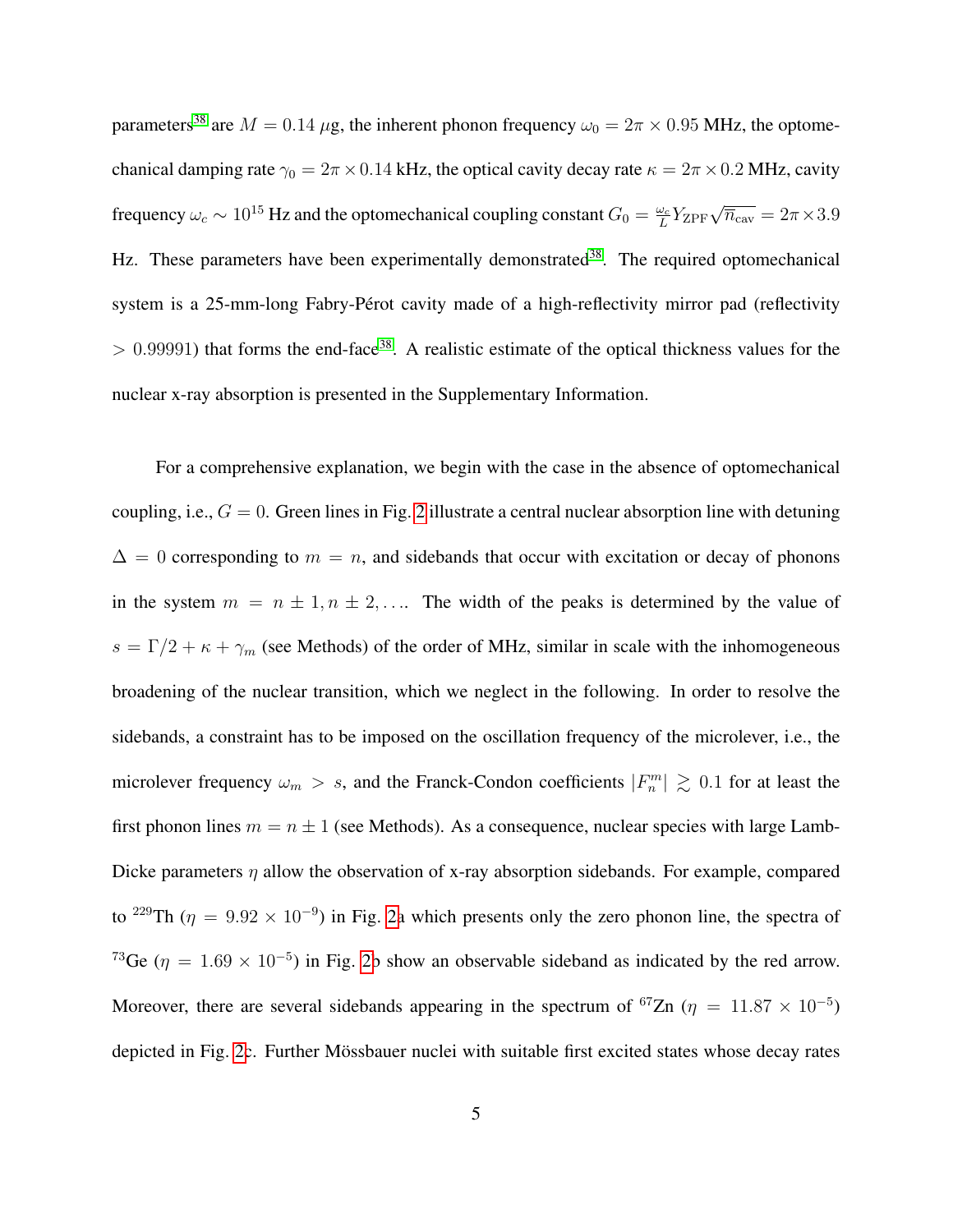are lower than the phonon angular frequency of around 6 MHz are for instance<sup>[30](#page-11-2) 45</sup>Sc,  $157$ Gd and  $^{181}$ Ta.

We are now ready to discuss the results including the optomechanical coupling,  $G > 0$ , illustrated by the blue and red dashed lines in Fig. [2.](#page-19-0) Remarkably, the optomechanical coupling introduces a dip at the center of each line. As illustrated also in Fig. [1b](#page-17-0), the line splittings are caused by the optomechanical coupling  $G$ , which links different phonon Fock states via the beam splitter interaction<sup>[1](#page-8-0)</sup>. We stress here that the nuclear x-ray absorption is only modified by the optomechanical coupling and does not have to do with x-ray recoil which is not occuring in our scheme. The depth and the spacing of the dips are proportional to the input optical laser power which modifies the strength G. Fig. [2](#page-19-0) shows that the absorption gradually goes to zero with increasing laser power P. The diagonalization of the Hamiltonian shows that the two split peaks around the zero phonon line are approximately positioned at  $\Delta = \pm \sqrt{(G - \Delta)^2}$ √  $(m+v+2mv+s)^2-2s^2$ . These two eigenvalues correspond to transitions between the ground state  $|g, v, n\rangle$  and the two eigenstates  $\sqrt{(1+m)v}$  $\frac{(1+m)v}{(1+v)m}|e, v-1, m+1\rangle \mp \sqrt{\frac{m+v+2mv}{(1+v)m}}|e, v, m\rangle + |e, v+1, m-1\rangle$  (see Methods). These eigenstates result in an analog of the so-called optomechanically induced transparency $34-36$  $34-36$  in the x-ray domain and offer means of controlling x-ray spectra. This is a new mechanism compared to typ-ical target vibration experiments of Mössbauer samples<sup>[23](#page-10-2)[–26](#page-10-3)</sup>, in the classical phonon regime. The width of the splitting indicates that, with sufficient phonon numbers, the compelling optomechanical coupling can be accomplished by an optical laser. This feature may render control of x-ray quanta by means of weak optical lasers possible. In order to demonstrate this possibility, laser power parameters of few nW are used in the calculation to implement full transparency of x-rays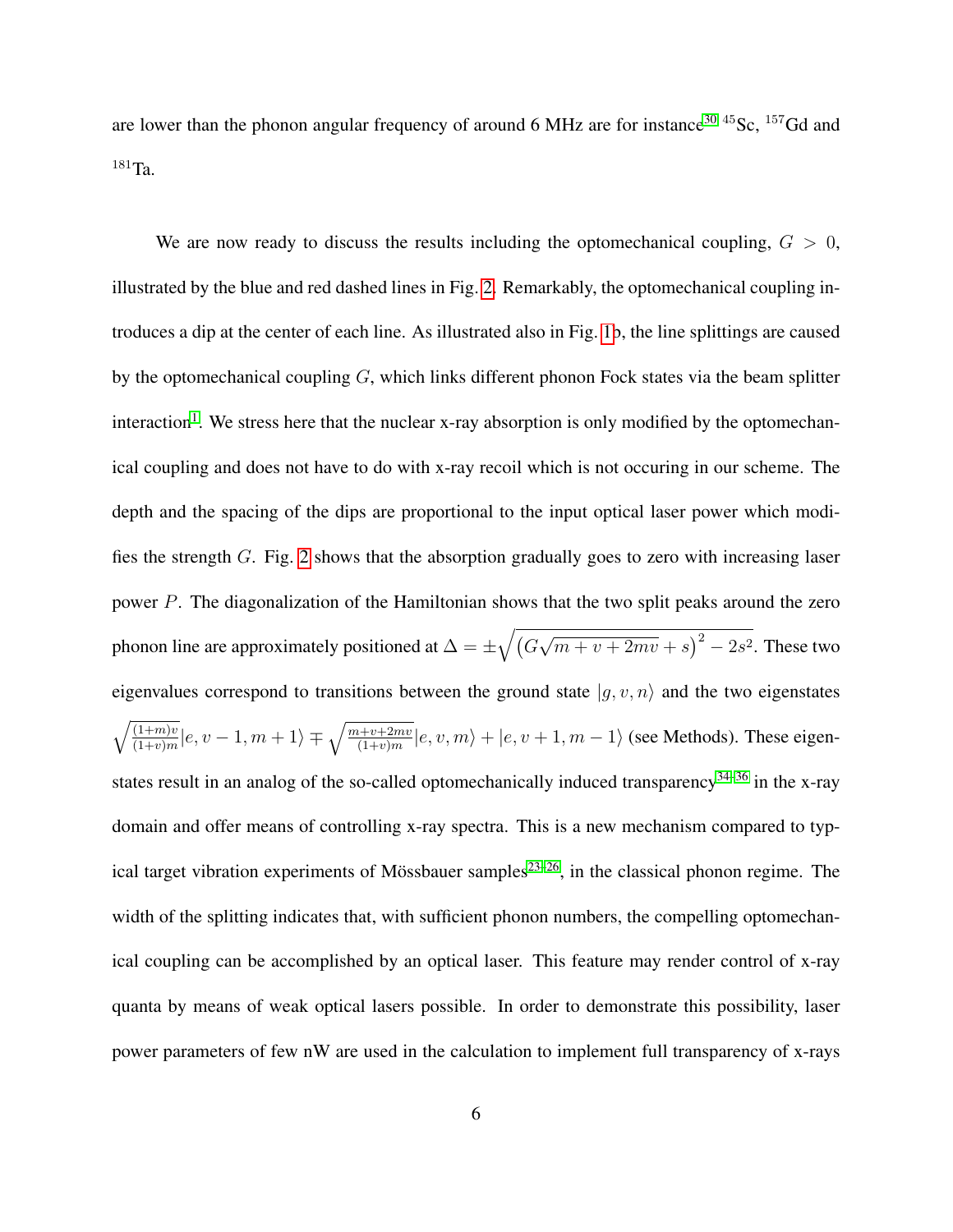around the nuclear resonance (see blue dashed-dotted and red dashed lines in Fig. [2\)](#page-19-0).

Since the natural nuclear linewidths are far more narrow than present x-ray sources, the suitable solution for resolving the phonon sidebands of the keV x-ray or VUV resonance energies is to employ a Mössbauer drive setup. <sup>67</sup>Zn Mössbauer spectroscopy for instance is a well-established technique with exceptionally high sensitivity for the gamma-ray energy. This has been exploited<sup>[39](#page-12-1)</sup> for precision measurements of hyperfine interactions  ${}^{67}Ga$  decay schemes, which populate excited states in  $67Zn$ . The decay cascade will eventually populate the first excited level, which then releases single photons close to the resonance energy of the nuclear layer on the microlever. Assuming 50 mCi source activity and a solid angle corresponding to a  $20 \times 20 \ \mu m^2$  <sup>67</sup>Zn layer placed 10 cm away, the rate of x-ray photons close to the resonance is approx. 40 Hz. The finetuning for matching the exact resonance energy is achieved by means of the Doppler shift using a piezoelectric drive with  $\mu$ m/s velocities<sup>[39](#page-12-1)</sup>.

While the 7.8 eV transition of  $^{229}$ Th is not traditionally regarded as a Mössbauer case, studies have shown that when embedded in VUV-transparent crystals, thorium nuclei are expected to be confined to the Lamb-Dicke regime<sup>[40](#page-12-2)[–42](#page-12-3)</sup>. In this regime one expects clear parallels to nuclear forward scattering techniques as known from traditional Mössbauer transitions. The uniquely low lying state and the very narrow transition width of approx.  $10^{-19}$  eV makes <sup>229</sup>Th a candidate for a stable and accurate nuclear frequency standard<sup>[29](#page-11-1)</sup>. The most important step in this direction would be a precise measurement of the nuclear transition frequency, at present considered to be 7.8±0.5  $eV<sup>43</sup>$  $eV<sup>43</sup>$  $eV<sup>43</sup>$ . However, two major difficulties have been encountered in such measurements. First, the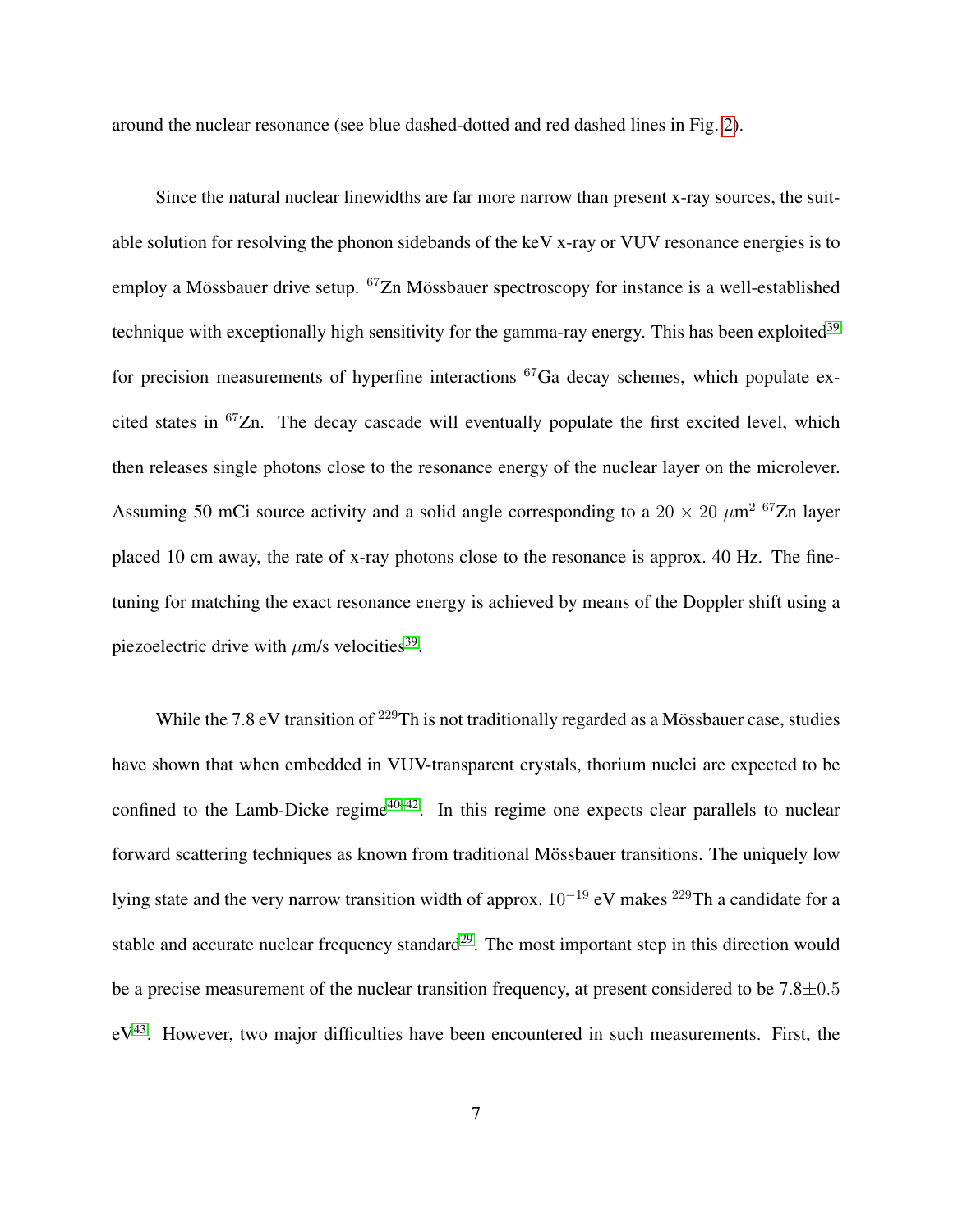extremely narrow linewidth of 10<sup>−</sup><sup>5</sup> Hz makes very difficult both the excitation and the detection of fluorescence for this transition. Second, the isomeric transition has a disadvantageous signal to background ratio and strong fake signals from the environment have been so far impairing experiments<sup>[46](#page-13-1)[–48](#page-13-2)</sup>.

The VUV spectra of <sup>229</sup>Th illustrated in Fig. [2a](#page-19-0) reveal that our chip-scale system could be used to determine the nuclear clock transition energy<sup>[42–](#page-12-3)[44](#page-12-5)</sup>. For this exceptional case with VUV nuclear transition energy, the excitation could be achieved with VUV lasers at present in development<sup>[45](#page-12-6)</sup>. Two important advantages arise in the VUV-optomechanical interface: (i) the width  $s \gg \Gamma$  broadens the VUV absorption linewidth by 10 orders of magnitude, namely,  $s \sim 10^{10}$  Γ, facilitating the excitation and speeding up the nuclear target's decoherence. (ii) The VUV spectra are optomechanically tunable. This can offer a clear signature of nuclear excitation circumventing false signals which unavoidably appear from either crystal sample<sup>[46](#page-13-1)</sup> or surrounding atmosphere<sup>[47,](#page-13-3)48</sup>.

We have put forward the theoretical formalism for optomechanically induced transparency of x-rays via optical control. In particular, our results show that the induced transparency may be achieved for nuclear transitions, with possible relevance for metrological studies, e.g., detection of nuclear clock transition. The opposite situation, of x-ray photons controlling the optomechan-ical setup, may open new possibilities for connecting quantum network devices<sup>[49](#page-13-4)</sup> on atomic and mesoscopic scales.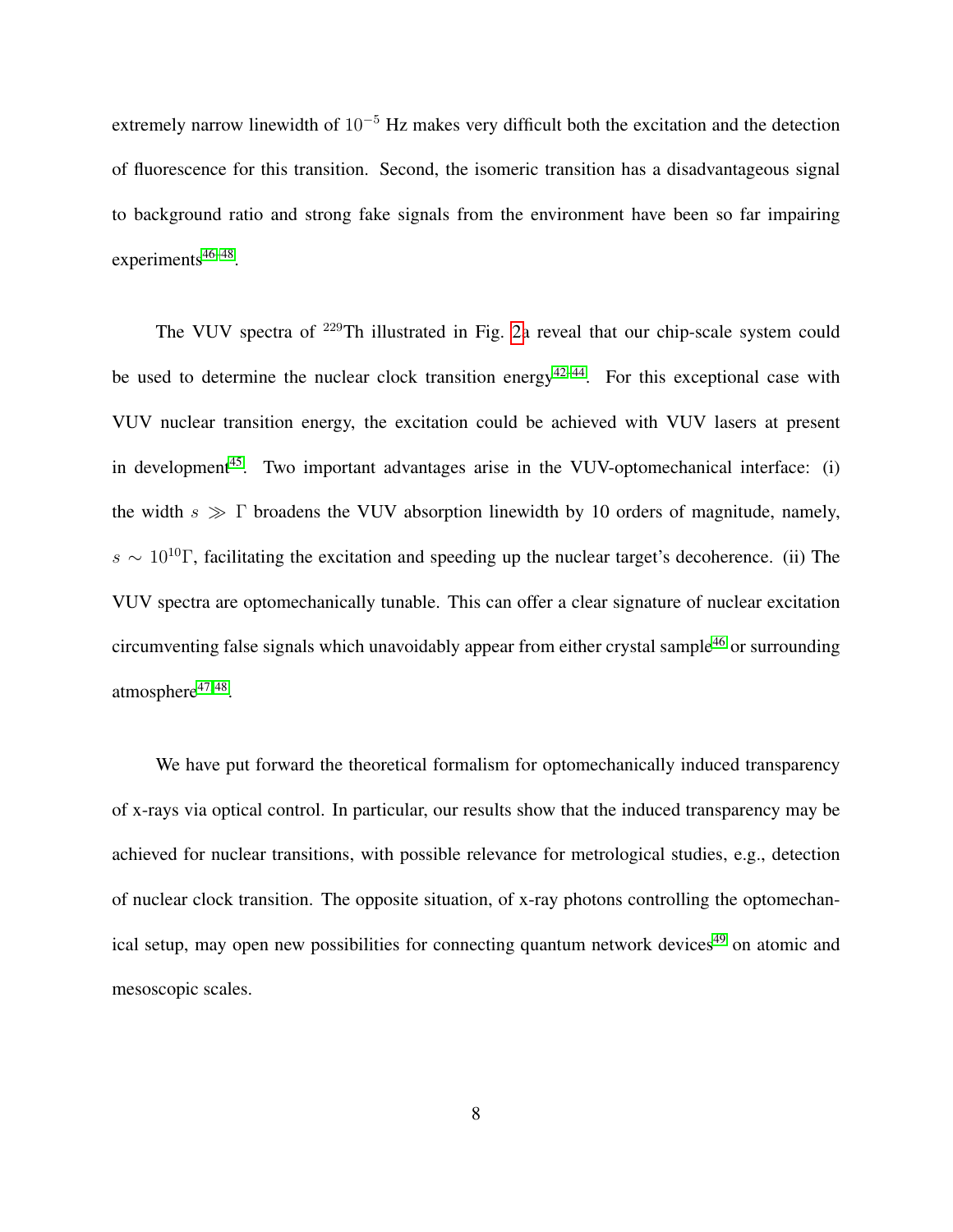- <span id="page-8-0"></span>1. Aspelmeyer, M., Kippenberg, T. J. & Marquardt, F. Cavity optomechanics. *Rev. Mod. Phys.* 86, 1391–1452 (2014).
- <span id="page-8-1"></span>2. Brawley, G. *et al.* Non-linear optomechanical measurement of mechanical motion. *Nature Commun.* 7, 10988; DOI:10.1038/ncomms10988 (2015).
- <span id="page-8-2"></span>3. Barzanjeh, S., Abdi, M., Milburn, G. J., Tombesi, P. & Vitali, D. Reversible optical-to-microwave quantum interface. *Phys. Rev. Lett.* 109, 130503; DOI:10.1103/PhysRevLett.109.130503 (2012).
- 4. Bochmann, J., Vainsencher, A., Awschalom, D. D. & Cleland, A. N. Nanomechanical coupling between microwave and optical photons. *Nature Phys.* 9, 712–716 (2013).
- 5. Andrews, R. W. *et al.* Bidirectional and efficient conversion between microwave and optical light. *Nature Phys.* 10, 321–326 (2014).
- <span id="page-8-3"></span>6. Barzanjeh, S. *et al.* Microwave quantum illumination. *Phys. Rev. Lett.* 114, 080503; DOI:10.1103/PhysRevLett.114.080503 (2015).
- <span id="page-8-4"></span>7. Suckewer, S., Skinner, C. H., Milchberg, H., Keane, C. & Voorhees, D. Amplification of stimulated soft x-ray emission in a confined plasma column. *Phys. Rev. Lett.* 55, 1753–1756 (1985).
- 8. Rocca, J. J. *et al.* Demonstration of a discharge pumped table-top soft-x-ray laser. *Phys. Rev. Lett.* 73, 2192–2195 (1994).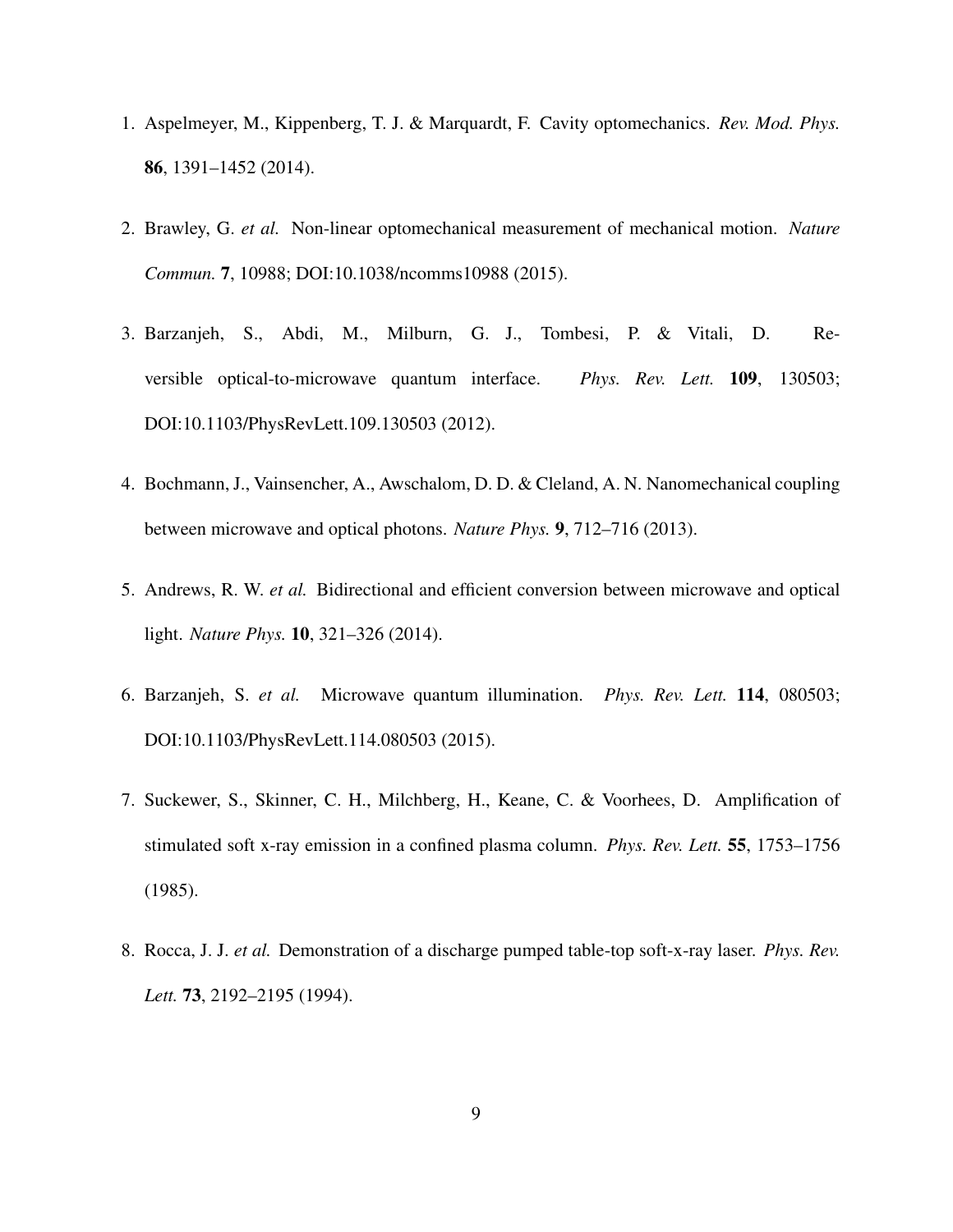- 9. Lemoff, B. E., Yin, G. Y., Gordon III, C. L., Barty, C. P. J. & Harris, S. E. Demonstration of a 10-hz femtosecond-pulse-driven XUV laser at 41.8 nm in Xe IX. *Phys. Rev. Lett.* 74, 1574–1577 (1995).
- 10. Glover, T. E. *et al.* Controlling x-rays with light. *Nature Phys.* 6, 69–74 (2010).
- 11. Rohringer, N. *et al.* Atomic inner-shell x-ray laser at 1.46 nanometres pumped by an x-ray free-electron laser. *Nature* 481, 488–491 (2012).
- <span id="page-9-1"></span><span id="page-9-0"></span>12. Adams, B. W. *et al.* X-ray quantum optics. *J. Mod. Opt.* 60, 2–21 (2013).
- 13. Röhlsberger, R., Schlage, K., Sahoo, B., Couet, S. & Rüffer, R. Collective Lamb shift in single-photon superradiance. *Science* 328, 1248–1251 (2010).
- 14. Röhlsberger, R., Wille, H. C., Schlage, K. & Sahoo, B. Electromagnetically induced transparency with resonant nuclei in a cavity. *Nature* 482, 199–203 (2012).
- 15. Liao, W.-T., Palffy, A. & Keitel, C. H. Coherent storage and phase modulation ´ of single hard-x-ray photons using nuclear excitons. *Phys. Rev. Lett.* 109, 197403; DOI:10.1103/PhysRevLett.109.197403 (2012).
- 16. Heeg, K. P. *et al.* Vacuum-assisted generation and control of atomic coherences at x-ray energies. *Phys. Rev. Lett.* 111, 073601; DOI:10.1103/PhysRevLett.111.073601 (2013).
- 17. Liao, W.-T. & Palffy, A. Proposed entanglement of x-ray nuclear polaritons as a po- ´ tential method for probing matter at the subatomic scale. *Phys. Rev. Lett.* 112, 057401; DOI:10.1103/PhysRevLett.112.057401 (2014).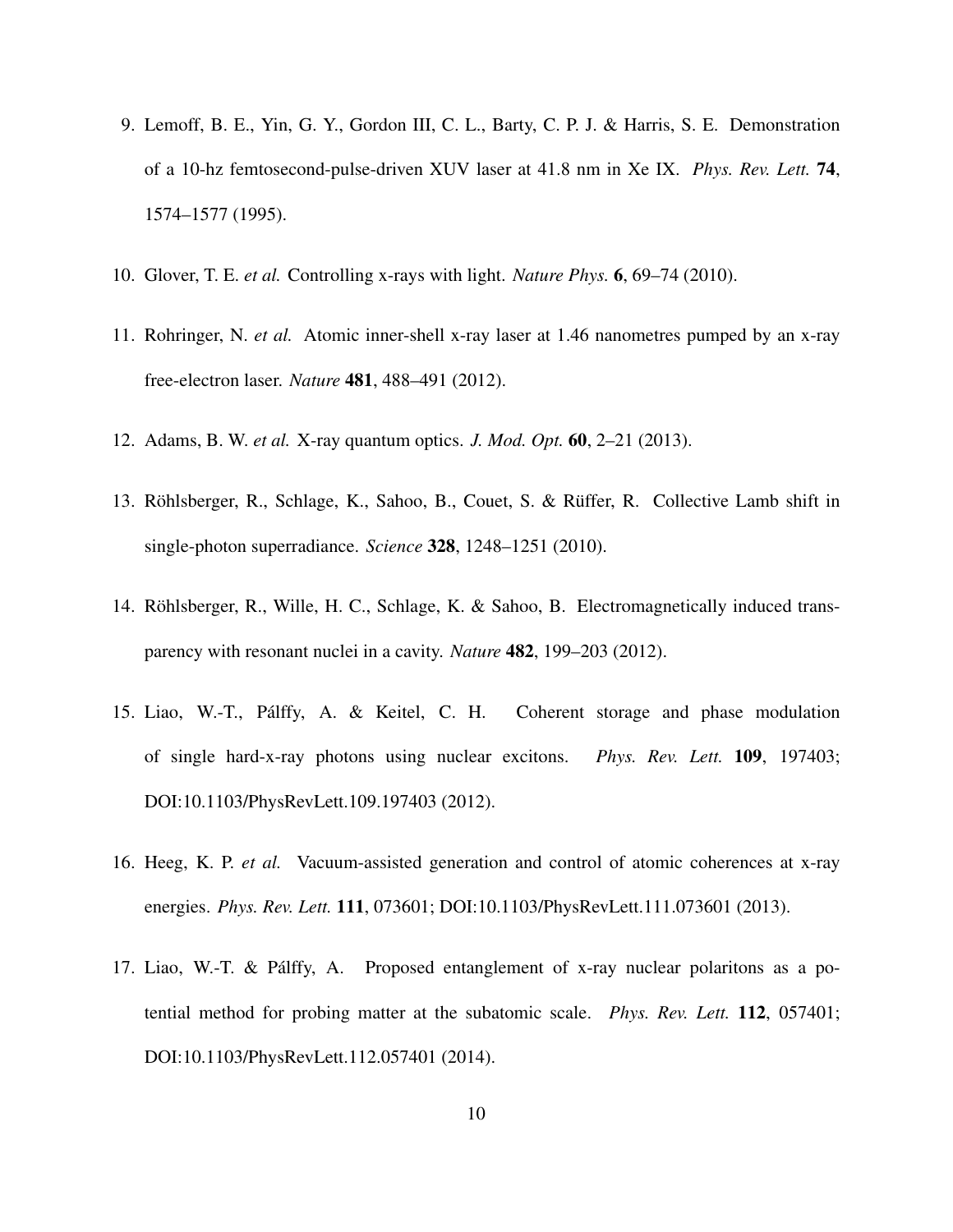- <span id="page-10-1"></span>18. Liao, W.-T. *Coherent Control of Nuclei and X-Rays* (Springer, 2014).
- 19. Vagizov, F., Antonov, V., Radeonychev, Y., Shakhmuratov, R. & Kocharovskaya, O. Coherent control of the waveforms of recoilless γ-ray photons. *Nature* 508, 80–83 (2014).
- 20. Liao, W.-T. & Ahrens, S. Gravitational and relativistic deflection of x-ray superradiance. *Nature Photon.* 9, 169–173 (2015).
- 21. Heeg, K. P. *et al.* Interferometric phase detection at x-ray energies via fano resonance control. *Phys. Rev. Lett.* 114, 207401; DOI:10.1103/PhysRevLett.114.207401 (2015).
- <span id="page-10-0"></span>22. Heeg, K. P. *et al.* Tunable subluminal propagation of narrow-band x-ray pulses. *Phys. Rev. Lett.* 114, 203601; DOI:10.1103/PhysRevLett.114.203601 (2015).
- <span id="page-10-2"></span>23. Perlow, G. J. Quantum beats of recoil-free γ radiation. *Phys. Rev. Lett.* 40, 896–899 (1978).
- 24. Mketchyan, A., Arutyunyan, G., Arakelyan, A. & Gabrielyan, R. Modulation of Mossbauer ¨ radiation by coherent ultrasonic excitation in crystals. *Phys. Stat. Sol. B* 92, 23–29 (1979).
- 25. Helistö, P., Ikonen, E. & Katila, T. Enhanced transient effects due to saturated absorption of recoilless γ radiation. *Phys. Rev. B* 34, 3458–3461 (1986).
- <span id="page-10-3"></span>26. Popov, S. L., Smirnov, G. V. & Shvyd'ko, Y. V. Observed strengthening of radiative mechanism for a nuclear reaction in the interaction of radiation with nuclei in a vibrating absorber. *JETP Lett.* 49, 747–750 (1989).
- 27. Kocharovskaya, O., Kolesov, R. & Rostovtsev, Y. Coherent optical control of Mossbauer ¨ spectra. *Phys. Rev. Lett.* 82, 3593–3596 (1999).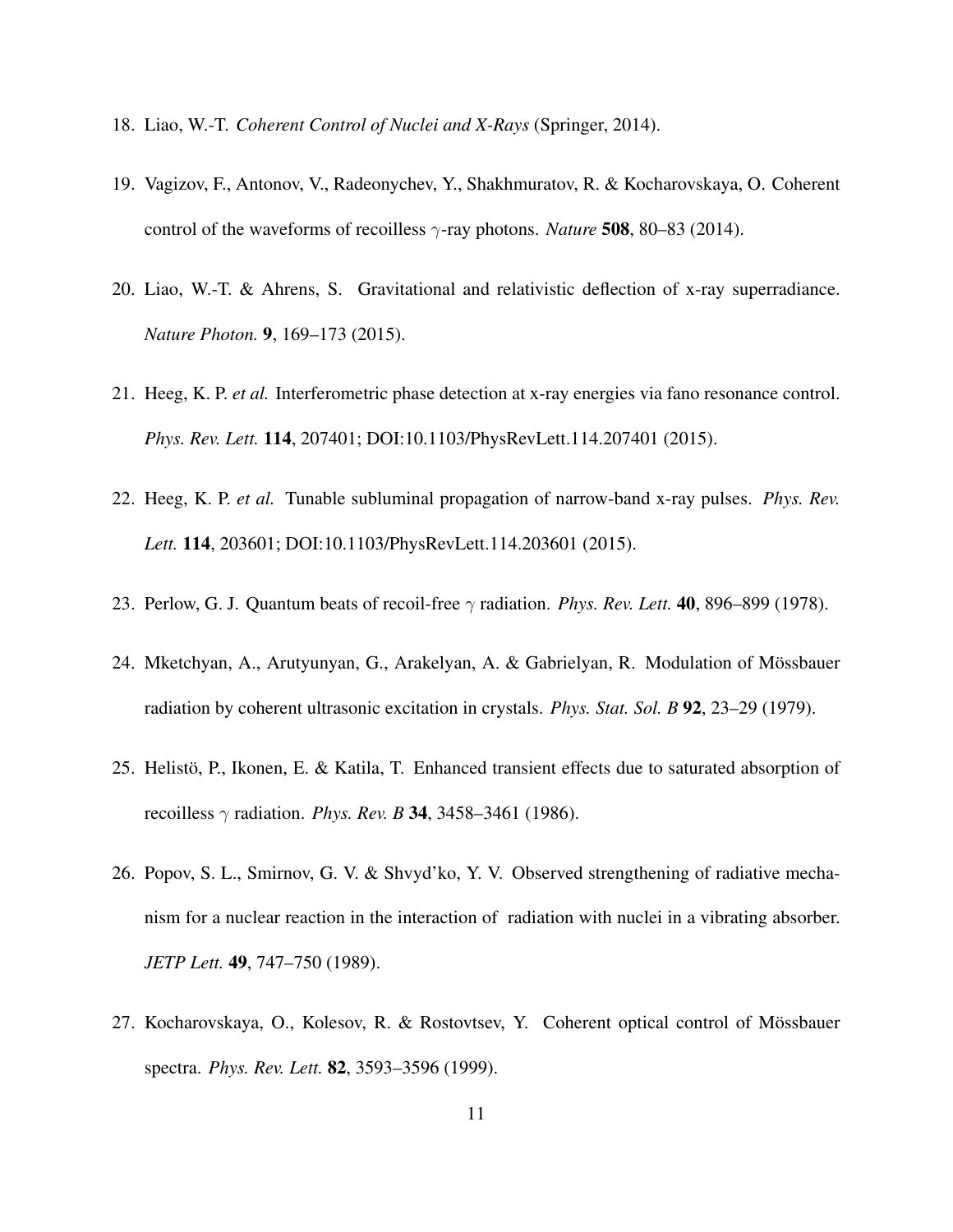- <span id="page-11-0"></span>28. Vagizov, F., Kolesov, R., Olariu, S., Rostovtsev, Y. & Kocharovskaya, O. Experimental observation of vibrations produced by pulsed laser beam in MgO: <sup>57</sup>Fe. *Hyperfine Interact.* 167, 917–921 (2006).
- <span id="page-11-1"></span>29. Peik, E. & Tamm, C. Nuclear laser spectroscopy of the 3.5 eV transition in Th-229. *Europhys. Lett.* 61, 181–186 (2003).
- <span id="page-11-2"></span>30. Röhlsberger, R. Nuclear Condensed Matter Physics With Synchrotron Radiation: Basic Prin*ciples, Methodology and Applications* (Springer-Verlag, 2004).
- <span id="page-11-3"></span>31. Shkarin, A. B. *et al.* Optically mediated hybridization between two mechanical modes. *Phys. Rev. Lett.* 112, 013602; DOI:10.1103/PhysRevLett.112.013602 (2014).
- <span id="page-11-4"></span>32. Sete, E. A. & Eleuch, H. Controllable nonlinear effects in an optomechanical resonator containing a quantum well. *Phys. Rev. A* 85, 043824; DOI:10.1103/PhysRevA.85.043824 (2012).
- <span id="page-11-5"></span>33. Eschner, J., Morigi, G., Schmidt-Kaler, F. & Blatt, R. Laser cooling of trapped ions. *J. Opt. Soc. Am. B* 20, 1003–1015 (2003).
- <span id="page-11-9"></span><span id="page-11-8"></span>34. Weis, S. *et al.* Optomechanically induced transparency. *Science* 330, 1520–1523 (2010).
- 35. Agarwal, G. S. & Huang, S. Electromagnetically induced transparency in mechanical effects of light. *Phys. Rev. A* 81, 041803; DOI:10.1103/PhysRevA.81.041803 (2010).
- <span id="page-11-7"></span><span id="page-11-6"></span>36. Agarwal, G. S. *Quantum Optics* (Cambridge University Press, 2012).
- 37. Faust, T., Rieger, J., Seitner, M. J., Kotthaus, J. P. & Weig, E. M. Coherent control of a classical nanomechanical two-level system. *Nature Phys.* 9, 485–488 (2013).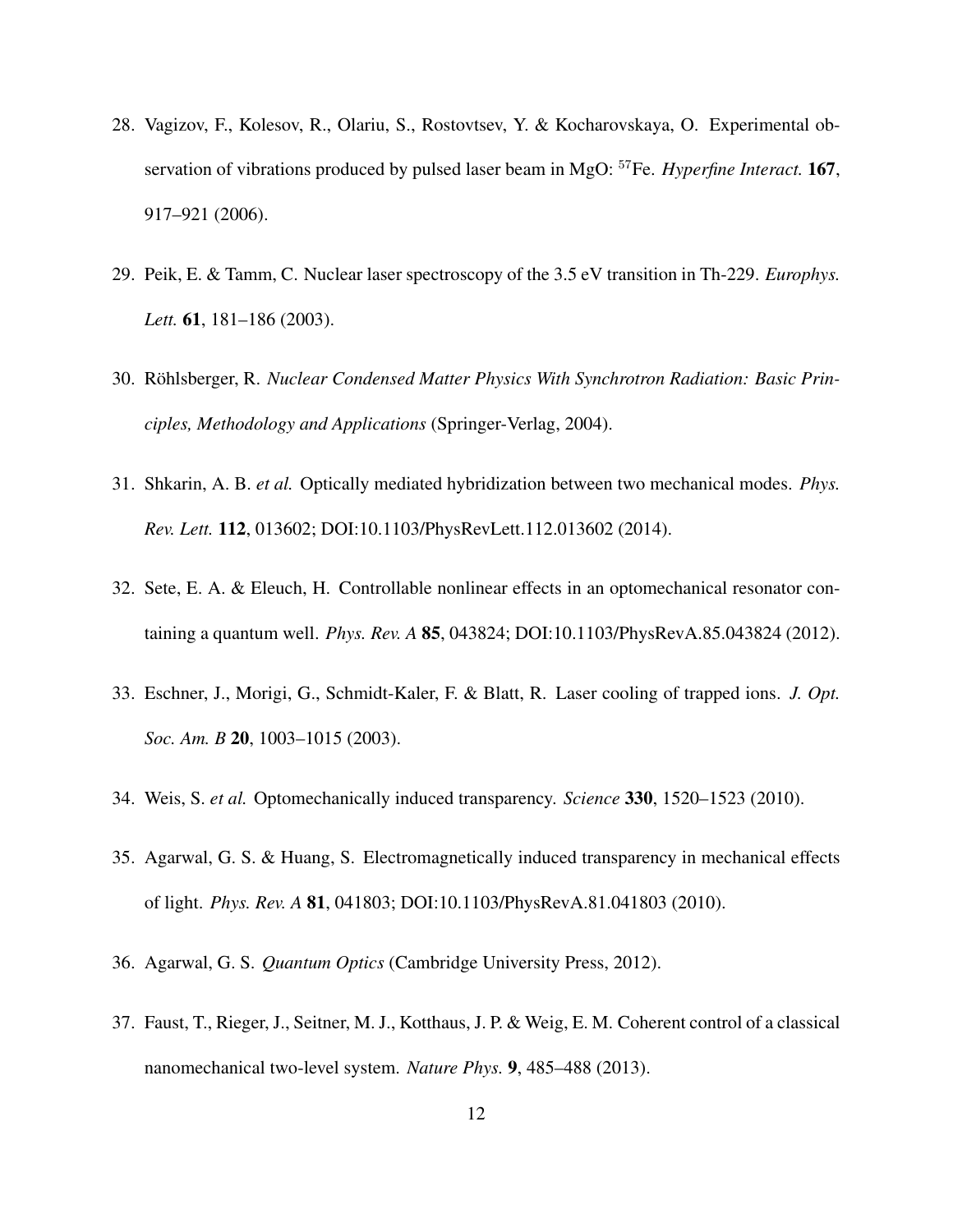- <span id="page-12-0"></span>38. Gröblacher, S., Hammerer, K., Vanner, M. R. & Aspelmeyer, M. Observation of strong coupling between a micromechanical resonator and an optical cavity field. *Nature* 460, 724–727 (2009).
- <span id="page-12-1"></span>39. Long, G. J. & Grandjean (eds.), F. *Mossbauer Spectroscopy Applied to Magnetism and Mate- ¨ rials Science* (Springer Science+Business Media, New York, 1993).
- <span id="page-12-2"></span>40. Rellergert, W. G. *et al.* Constraining the evolution of the fundamental constants with a solidstate optical frequency reference based on the <sup>229</sup>Th nucleus. *Phys. Rev. Lett.* 104, 200802; DOI:10.1103/PhysRevLett.104.200802 (2010).
- 41. Kazakov, G. A. *et al.* Performance of a 229-Thorium solid-state nuclear clock. *New J. Phys.* 14, 083019; DOI:10.1088/1367-2630/14/8/083019 (2012).
- <span id="page-12-3"></span>42. Liao, W.-T., Das, S., Keitel, C. H. & Palffy, A. Coherence-enhanced opti- ´ cal determination of the th229 isomeric transition. *Phys. Rev. Lett.* 109, 262502; DOI:10.1103/PhysRevLett.109.262502 (2012).
- <span id="page-12-4"></span>43. Beck, B. R. *et al.* Energy splitting of the ground-state doublet in the nucleus Th229. *Phys. Rev. Lett.* 98, 142501; DOI:10.1103/PhysRevLett.98.142501 (2007).
- <span id="page-12-5"></span>44. Jeet, J. *et al.* Results of a direct search using synchrotron radiation for the low-energy <sup>229</sup>Th nuclear isomeric transition. *Phys. Rev. Lett.* 114, 253001; DOI:10.1103/PhysRevLett.114.253001 (2015).
- <span id="page-12-6"></span>45. Nomura, Y. *et al.* Coherent quasi-cw 153 nm light source at 33 MHz repetition rate. *Optics Lett.* 36, 1758–1760 (2011).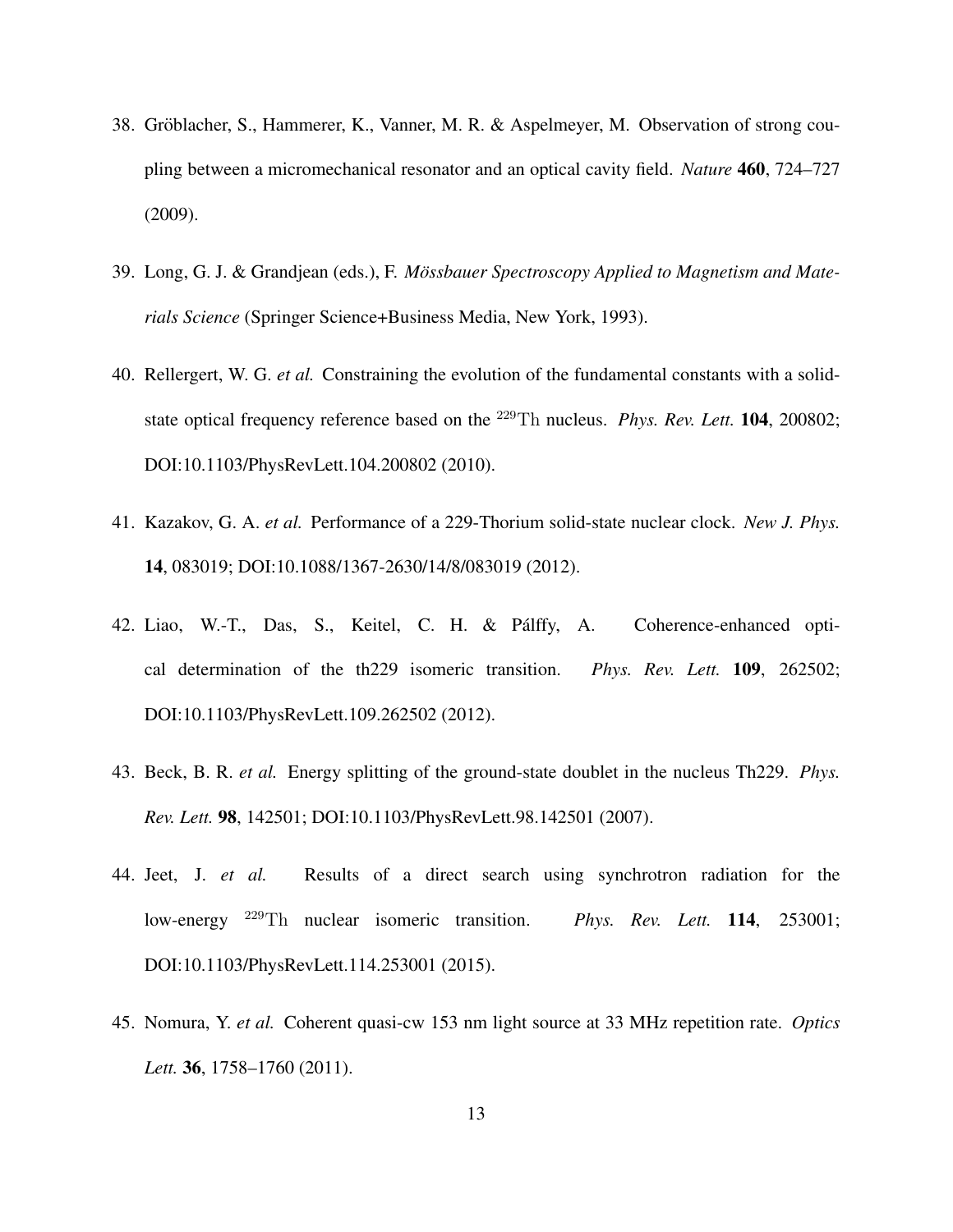- <span id="page-13-1"></span>46. Stellmer, S., Schreitl, M. & Schumm, T. Radioluminescence and photoluminescence of Th:CaF2 crystals. *Sci. Rep.* 5, 15580; DOI:10.1038/srep15580 (2015).
- <span id="page-13-3"></span>47. Shaw, R. W., Young, J. P., Cooper, S. P. & Webb, O. F. Spontaneous ultraviolet emission from <sup>233</sup>Uranium/ <sup>229</sup>Thorium samples. *Phys. Rev. Lett.* 82, 1109–1111 (1999).
- <span id="page-13-2"></span>48. Utter, S. B. *et al.* Reexamination of the optical gamma ray decay in <sup>229</sup>Th. *Phys. Rev. Lett.* 82, 505–508 (1999).
- <span id="page-13-4"></span>49. Azuma, K., Tamaki, K. & Lo, H.-K. All-photonic quantum repeaters. *Nature Commun.* 6, 6787; DOI:10.1038/ncomms7787 (2015).
- <span id="page-13-0"></span>50. Shvyd'ko, Y. V. *et al.* Storage of nuclear excitation energy through magnetic switching. *Phys. Rev. Lett.* 77, 3232–3235 (1996).
- <span id="page-13-5"></span>51. Chan, J. *et al.* Laser cooling of a nanomechanical oscillator into its quantum ground state. *Nature* 478, 89–92 (2011).
- <span id="page-13-6"></span>52. Kong, X., Liao, W.-T. & Palffy, A. Field control of single x-ray photons in nuclear forward ´ scattering. *New J. Phys.* 16, 013049; DOI:10.1088/1367-2630/16/1/013049 (2014).

Methods The full Hamiltonian of the system sketched in Fig. [1a](#page-17-0) is a combination of the optome-chanical Hamiltonian and nuclear interaction with x-ray photons<sup>[1,](#page-8-0) [33,](#page-11-5) [36](#page-11-7)</sup> (see also Supplementary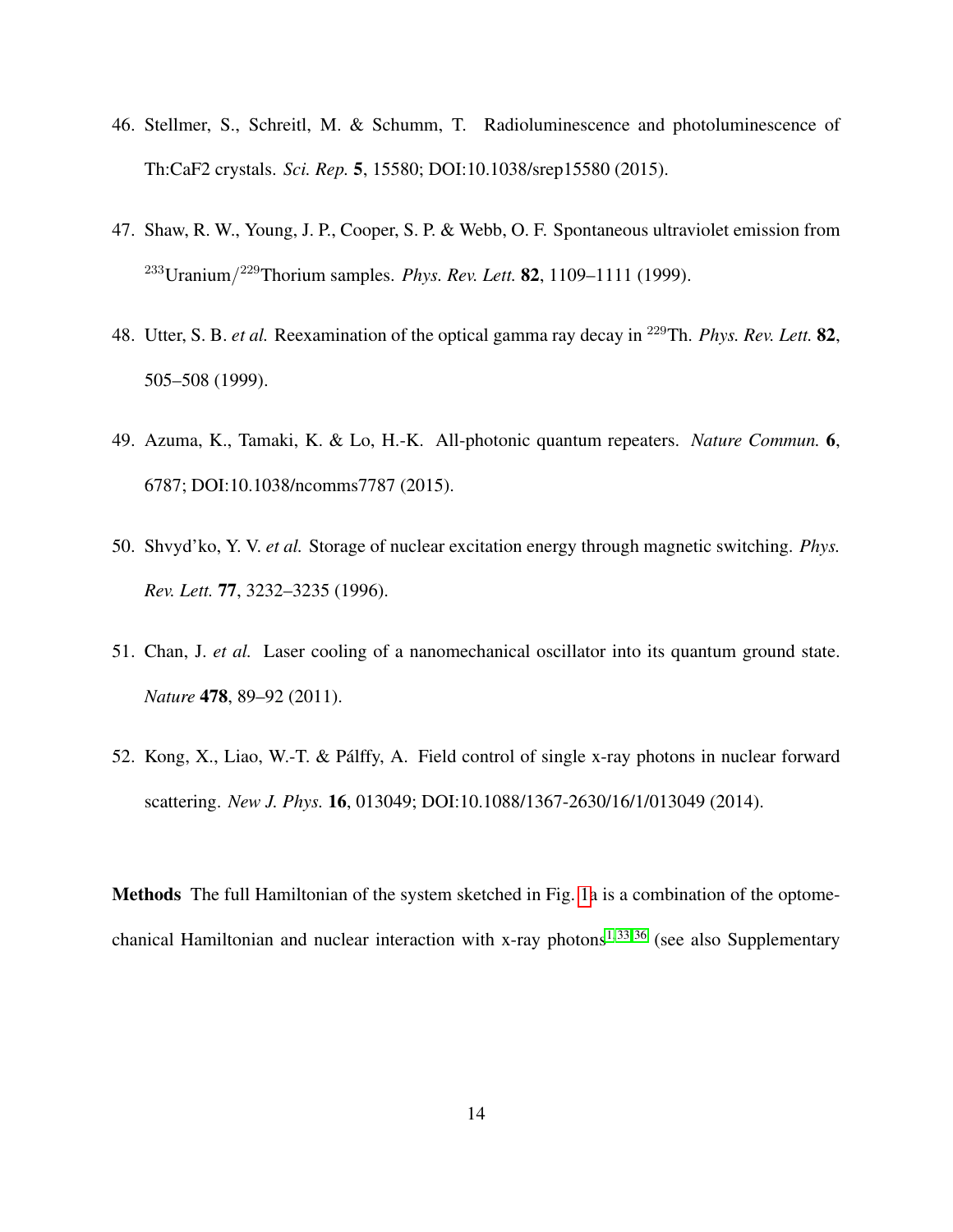Information),

$$
\hat{H} = \hbar \omega_0 \hat{b}^\dagger \hat{b} + \hbar \omega_c \hat{a}^\dagger \hat{a} - \hbar G_0 \hat{a}^\dagger \hat{a} (\hat{b}^\dagger + \hat{b}) \n+ \hbar \omega_n |e\rangle \langle e| + \frac{\hbar \Omega}{2} \left( e^{-i\omega_x t + ik_x Y_{\text{ZPF}}(\hat{b}^\dagger + \hat{b})} \hat{x} |e\rangle \langle g| \n+ e^{i\omega_x t - ik_x Y_{\text{ZPF}}(\hat{b}^\dagger + \hat{b})} \hat{x}^\dagger |g\rangle \langle e| \right).
$$
\n(2)

Here,  $\omega_0$  denotes the inherent phonon,  $\omega_c$  the resonant cavity, and  $\omega_n$  the nuclear transition angular frequency, respectively, and  $\Omega$  is the Rabi frequency describing the coupling between the nuclear transition currents<sup>[50](#page-13-0)</sup> and the x-ray field. The operators  $\hat{x}^{\dagger}$  ( $\hat{x}$ ) act as x-ray photon creation (annihilation) operators, respectively. The optomechanical coupling constant is given by  $G_0 = \omega_c Y_{\rm ZPF}/L$ , where  $Y_{\text{ZPF}}$  denotes the zero-point fluctuation. Typically, the Hamiltonian expression above is transformed in the interaction picture and linearized with respect to the cavity photon number at equilibrium<sup>[1,](#page-8-0) [36](#page-11-7)</sup>, i.e., the balance between external pumping and cavity loss. It is therefore convenient to neglect external cavity driving terms by classical optical fields in the Hamiltonian of the system<sup>[1,](#page-8-0) [35,](#page-11-9) [36](#page-11-7)</sup>. We will see below that one can effectively attribute the modified properties of the system to the new optomechanical coupling constant  $G$ . By an unitary transformation to the rotating frame<sup>[1](#page-8-0)</sup> (see Supplementary Information), we obtain the Hamiltonian in the interaction picture

$$
\hat{H} = \hbar\omega_0 \hat{b}^\dagger \hat{b} - \hbar\Delta_c \hat{a}^\dagger \hat{a} - \hbar G_0 \hat{a}^\dagger \hat{a} (\hat{b}^\dagger + \hat{b}) \n+ \hbar\Delta|e\rangle\langle e| - \frac{\hbar\Omega}{2} \left[|e\rangle\langle g|e^{ik_x Y_{\text{ZPF}}(\hat{b}^\dagger + \hat{b})} + H.c.\right],
$$
\n(3)

where  $\Delta_c = \omega_l - \omega_c$  is the optical laser detuning to the cavity frequency,  $\omega_l$  the optical laser angular frequency and  $\Delta = \omega_x - \omega_n$  the x-ray detuning. The final step is to linearize the Hamiltonian by per-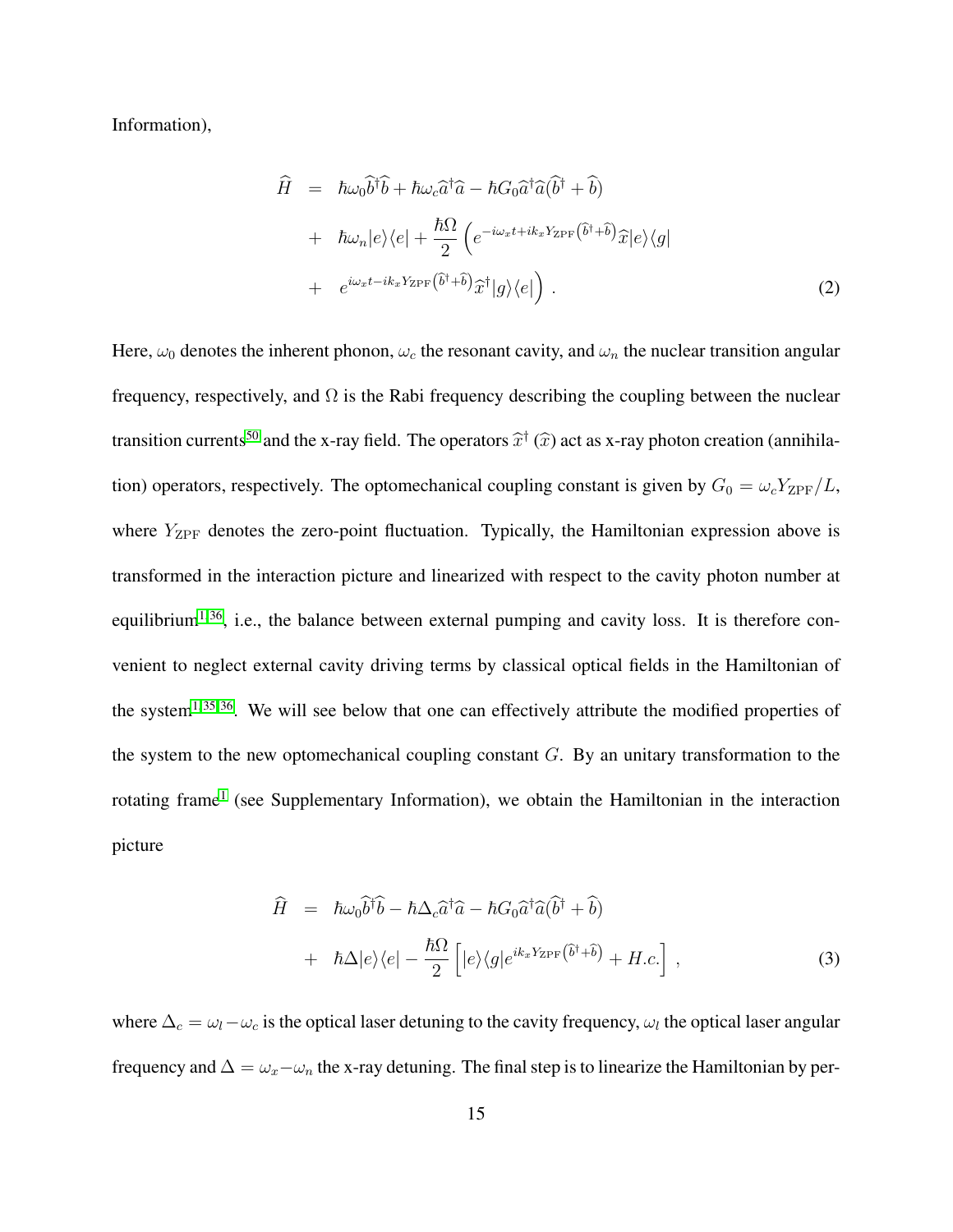forming the transformation  $\widehat{a} \rightarrow$ √  $\overline{n}_{cav}+\widehat{a}$ , where  $\overline{n}_{cav}$  is the averaged cavity photon number, and  $\widehat{a}$ becomes the photon number fluctuation<sup>[1,](#page-8-0) [36](#page-11-7)</sup>. The expression  $\overline{n}_{cav} + \langle v|\hat{a}^\dagger\hat{a}|v\rangle$  gives the photon number of the full cavity field. We neglect the first order terms of  $\hat{a}^{\dagger} \hat{b}^{\dagger}$  and  $\hat{a}\hat{b}$  in the rotating wave approximation, and the second order terms proportional to  $\hat{a}^\dagger\hat{a}$ . The zero order terms  $\overline{n}_{\text{cav}}(\hat{b}^\dagger+\hat{b})$  may be omitted<sup>[1](#page-8-0)</sup> after implementing an averaged cavity length shift  $\delta L = \hbar \omega_c \overline{n}_{cav}/(Lm\omega_0^2)$  and the averaged cavity angular frequency shift  $\delta\omega_c = \hbar\omega_c^2 \overline{n}_{cav}/(L^2m\omega_0^2)$ , leading to the effective detuning<sup>[1](#page-8-0)</sup>  $\Delta_c \to \Delta_c + \delta \omega_c$ . We focus on the red-detuned regime, namely, cavity detuning  $\Delta_c = -\omega_m$ , which results in the so-called "beam-splitter" interaction<sup>[1](#page-8-0)</sup>. We obtain the linearized Hamiltonian given in Eq. [\(1\)](#page-3-0) with the new coupling constant  $G = G_0$ √  $\overline{n}_{\text{cav}}$ . The effective phonon angular frequency  $\omega_m = \omega_0 + \delta \omega_0$  is introduced where  $\delta \omega_0 = 4G^2 \left( \frac{\omega_0}{\epsilon^2 + 10} \right)$  $\overline{\kappa^2+16\omega_0^2}$ ) is the optomechanically modified oscillation angular frequency of the microlever<sup>[1](#page-8-0)</sup>. The zero-point fluctuation of the microlever's mechanical motion can then be written as  $Y_{\text{ZPF}} = \sqrt{\hbar / (2M\omega_m)}$ .

We use the master equation  $\partial_t \hat{\rho} = \frac{1}{i\hbar} \left[ \hat{H}, \hat{\rho} \right] + \hat{\rho}_{dec}$  involving the linearized interaction Hamiltonian to determine the dynamics of the interface system (see Supplementary Information for the explicit form of each matrix). Decoherence processes are described by  $\hat{\rho}_{dec}$  including the spontaneous nuclear decay characterized by the rate  $\Gamma$ , the inherent mechanical damping rate of the microlever  $\gamma_0$  and the optical cavity decay rate  $\kappa$ . The density matrix elements  $\rho_{\beta d\nu}^{\alpha c\mu} = A_{\alpha c\mu}^* A_{\beta d\nu}$ correspond to the state vector  $|\psi\rangle = A_{gv-1n+1}|g, v-1, n+1\rangle + A_{gvn}|g, v, n\rangle + A_{gv+1n-1}|g, v+1\rangle$  $1, n - 1$ } +  $A_{ev-1m+1}|e, v-1, m + 1$ } +  $A_{evm}|e, v, m$ } +  $A_{ev+1m-1}|e, v+1, m - 1$ } where the system is initially prepared<sup>[38,](#page-12-0)51</sup> in the nuclear ground state with  $\overline{n}_{\text{cav}}$  fluctuated cavity photons at the level of v and n phonons  $|g, v, n\rangle$ , and the nuclear excited state with m phonons  $|e, v, m\rangle$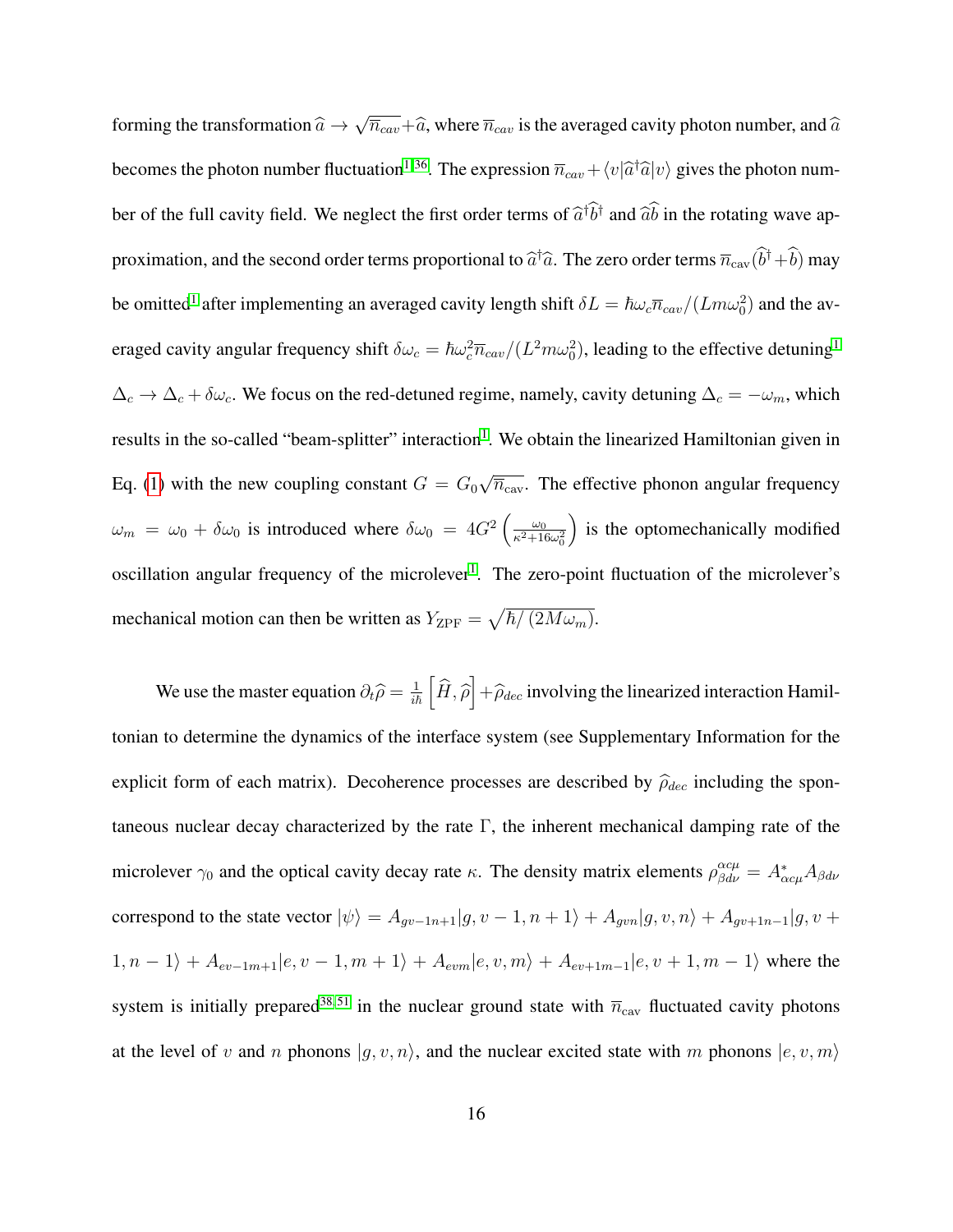is reached by x-ray absorption, as illustrated in Fig. [1b](#page-17-0). Four additional states with  $n \pm 1$  and  $m \pm 1$  $m \pm 1$  phonons are coupled by the beam splitter interaction. In the red-detuned regime<sup>1</sup> the mechanics of the optically tunable microlever can be described as  $\partial_t^2 y + \gamma_m \partial_t y + \omega_m^2 y = 0$ , where  $y(t)$  denotes the displacement of the microlever as illustrated in Fig. [1\(](#page-17-0)a), and the optomechanical damping rate shift is given by  $\delta \gamma_0 = 4G^2 \left( \frac{1}{\kappa} - \frac{\kappa}{\kappa^2 + 1} \right)$  $\overline{\kappa^2+16\omega_0^2}$  . The effective optomechanical damping rate  $\gamma_m = \gamma_0 + \delta \gamma_0$ . A relevant quantity is the average number of photons inside the cavity, which depends on the optical laser power P and is given by  $\overline{n}_{\text{cav}} = \frac{\kappa}{\hbar c_0} \frac{\kappa}{\left(\kappa \kappa + \kappa \right)^2}$  $\frac{\kappa P}{\hbar\omega_{l}\left[\left(\omega_{l}-\omega_{c}\right)^{2}+\left(\kappa/2\right)^{2}\right]}.$ 

The x-ray absorption spectrum of the interface system is determined by the off-diagonal terms of the Hamiltonian  $\widehat{H}$ , i.e.,  $\langle e, v, m|\widehat{H}|g, v, n\rangle = \frac{\hbar\Omega}{2}$  $\frac{d\Omega}{2}\langle m|e^{ik_xY_{\text{ZPF}}}(\hat{b}^{\dagger}+\hat{b})|n\rangle$ . The phase term  $\eta = k_x Y_{\text{ZPF}}$  is the so-called Lamb-Dicke parameter, and for  $\eta$ √  $\overline{n} \; < \; 1, \; F_n^m \; = \; \langle m | e^{i \eta \left( \widehat{b}^\dagger + \widehat{b} \right)} | n \rangle$ denotes the Franck-Condon coefficient<sup>[33](#page-11-5)</sup>

$$
F_n^{m \ge n} = \frac{(i\eta)^{|m-n|}}{|m-n|!} \sqrt{\frac{m!}{n!}},
$$
\n(4)

$$
F_n^{m < n} = \frac{(i\eta)^{|m-n|}}{|m-n|!} \sqrt{\frac{n!}{m!}}.
$$
\n(5)

Typically, only low nuclear excitation is achieved in nuclear scattering with x-rays, such that the master equation in the perturbation region  $\Gamma/2 + \kappa + \gamma_m > G \gg \Omega$  can be used, corresponding to the stable regime. We note here that nuclear scattering experiments and simulations have confirmed in this low excitation regime the validity of the semi-classical limit for x-ray-nucleus interaction<sup>[52](#page-13-6)</sup>. The steady state solution reads

<span id="page-16-0"></span>
$$
\rho_{gn}^{em}(\Delta) = \frac{\Omega\left\{F_n^m\left(2s-\Gamma\right)\left[is+\Delta-(m-n)\omega_m\right]-2iG^2F_{n-1}^{m-1}\sqrt{mn}\right\}}{2\left(2s-\Gamma\right)\left\{G^2m+[s-i\left(\Delta-(m-n)\omega_m\right)]^2\right\}}
$$
(6)

where the total decoherence rate notation  $s = \Gamma/2 + \kappa + \gamma_m$  was introduced. By replacing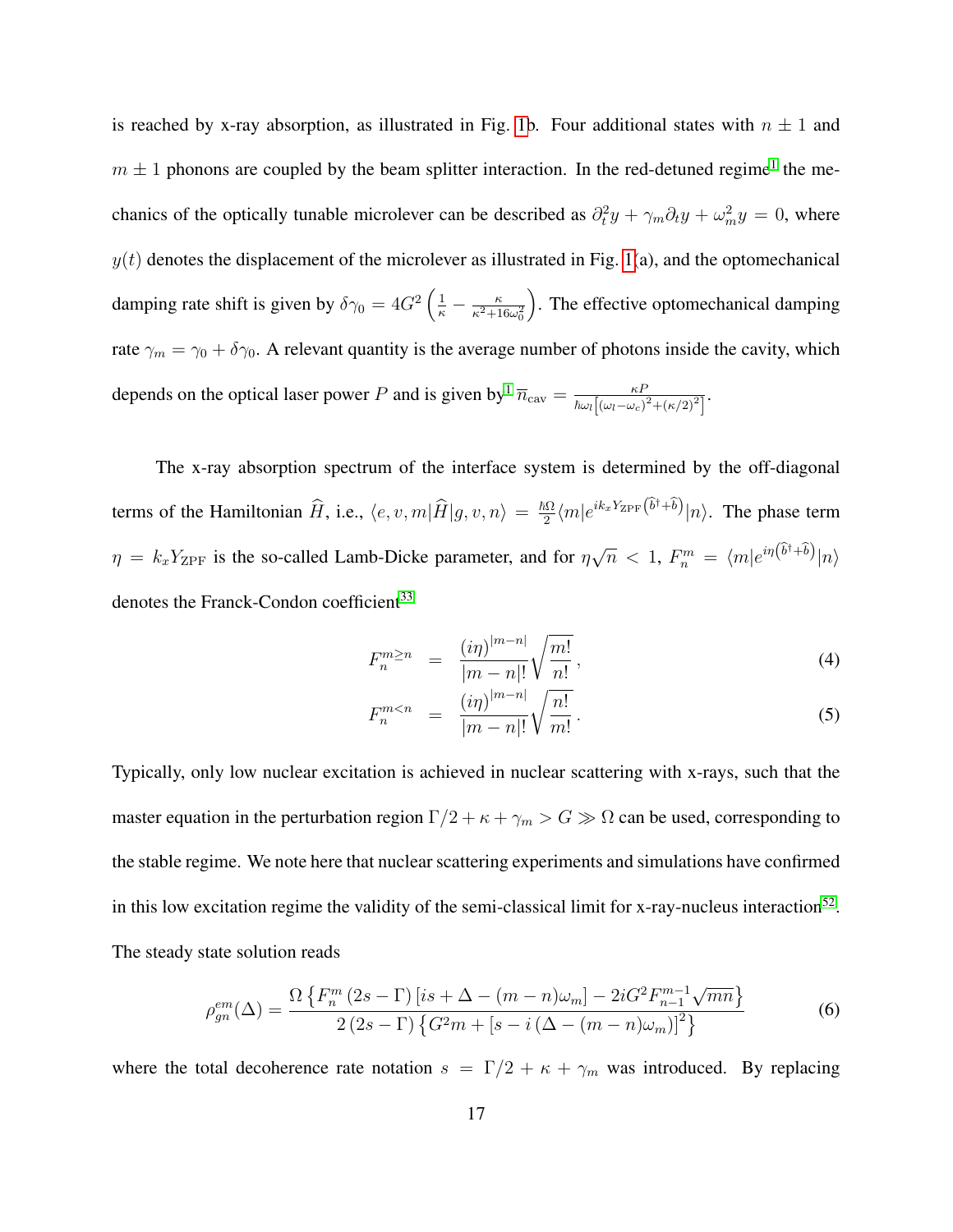$F_n^m$  with  $|F_n^m|$ , the sum of the imaginary part of Eq. [\(6\)](#page-16-0) for corresponding transitions, namely,  $\sum_{m=n-6}^{n+6}$  Im  $\left[\rho_{gun}^{evm}(\Delta)\right]$ , provides the x-ray absorption spectrum. Eq. [\(6\)](#page-16-0) shows that the x-ray absorption is directly dependent on the numbers of photons  $\overline{n}_{\text{cav}}$  and averaged number of phonons m and  $n$  and their statistics.

Acknowledgements The authors would like to thank Markus Aspelmeyer for fruitful discussions. WTL is supported by the Ministry of Science and Technology, Taiwan (Grant No. MOST 105- 2112-M-008-001-MY3). WTL is also supported by the National Center for Theoretical Sciences, Taiwan. AP gratefully acknowledges funding by the EU FET-Open project 664732.

Author contributions WTL and AP contributed equally to this work. WTL performed the numerical calculations. WTL and AP discussed the results and wrote the manuscript text.

Competing financial interests The authors declare no competing financial interests.

Corresponding authors Correspondence to wente.liao@g.ncu.edu.tw and palffy@mpi-hd.mpg.de

<span id="page-17-0"></span>Supplementary information See file SupplementaryInformation.pdf.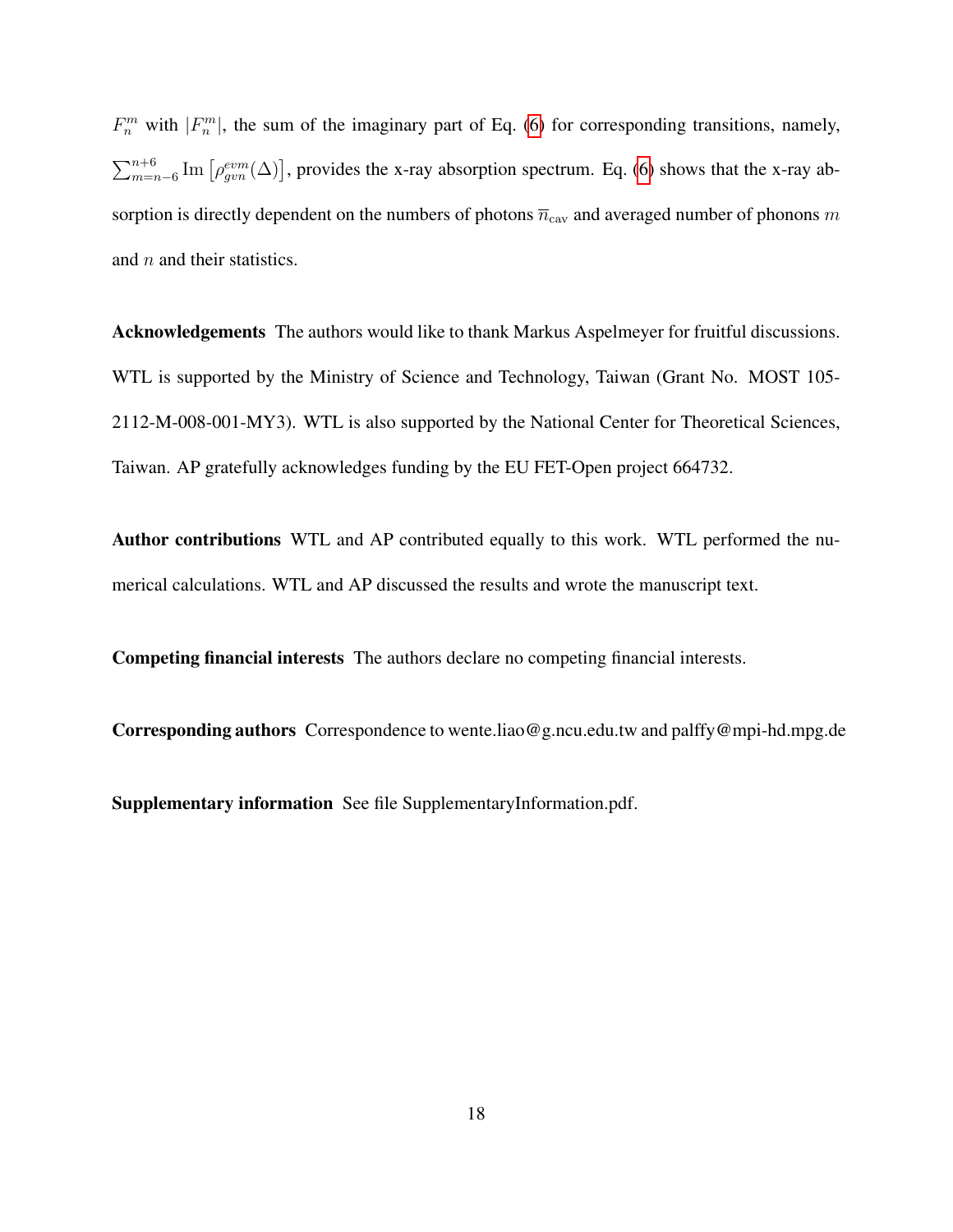<span id="page-18-0"></span>Table 1: Suitable nuclear Mössbauer transitions for the optomechanical control of x-ray absorption. The nuclear transition energies  $E$  and corresponding linewidths  $\Gamma$  are given in the first two columns<sup>[29,](#page-11-1) [30,](#page-11-2) [42,](#page-12-3) [43](#page-12-4)</sup>. The Lamb-Dicke parameters  $\eta$  in the absence of the optical laser obtained for the parameters employed in Fig. [2](#page-19-0) are presented in the third column. The minimum phonon number  $n_{\min}$  for resolving the first phonon line and the valid maximum phonon number  $n_{\max} = 100n_{\min}$  are calculated by using  $0.1 \leq \eta$ √  $\overline{n}$  < 1.

| <b>Nucleus</b> | E                    | $\Gamma$            | $\eta$              | $n_{\min}$                    |
|----------------|----------------------|---------------------|---------------------|-------------------------------|
|                | (keV)                | (MHz)               | $10^{-5}$           | $10^{7}$                      |
|                |                      |                     |                     |                               |
| $45$ Sc        | 12.400               | $2.18\times10^{-6}$ | 1.58                | 4.02                          |
| 67Zn           | 93.312               | 0.08                | 11.87               | 0.07                          |
| $73$ Ge        | 13.285               | 0.23                | 1.69                | 3.50                          |
| $157$ Gd       | 63.929               | 1.51                | 8.13                | 0.15                          |
| $181$ Ta       | 6.238                | 0.11                | 0.79                | 15.88                         |
| $229$ Th       | $7.8 \times 10^{-3}$ | $10^{-10}$          | $9.92\times10^{-4}$ | 1.02 $\times$ 10 <sup>7</sup> |